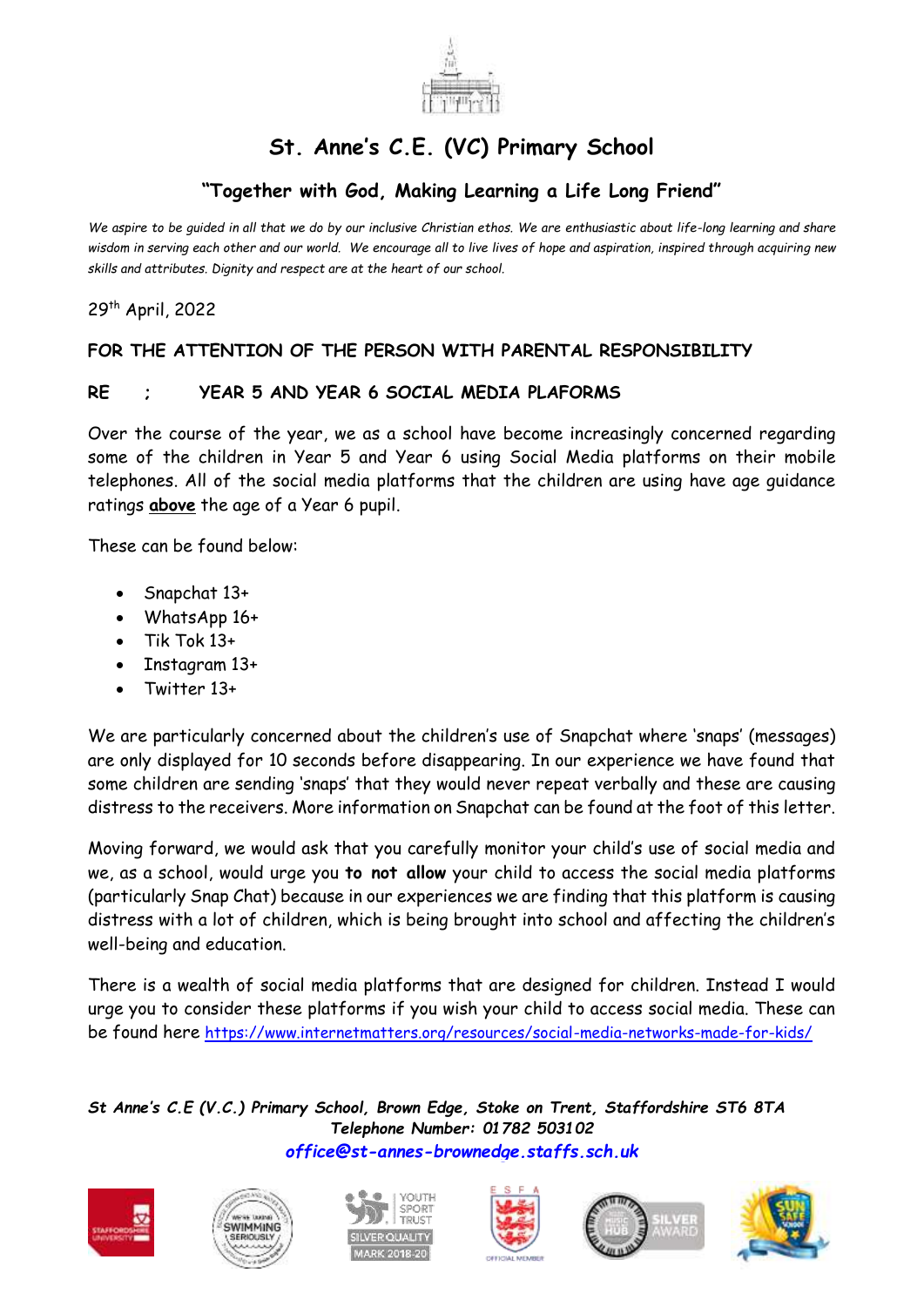More information regarding the social media platforms can be found on our school website at [https://www.st-annes-brownedge.staffs.sch.uk/\\_files/ugd/cac643\\_e002c72442a847a8a6d1c1cd7b3b6844.pdf](https://www.st-annes-brownedge.staffs.sch.uk/_files/ugd/cac643_e002c72442a847a8a6d1c1cd7b3b6844.pdf) and there is also a wealth of further support for parents on these pages.

Being a parent in the digital age that we live in is not easy, nor is keeping up with the advances in social media and online. However, should you require support or advice, we as a school are more than willing to support where we can.

Kind regards,

Mr. E. Hobson Headteacheer



*St Anne's C.E (V.C.) Primary School, Brown Edge, Stoke on Trent, Staffordshire ST6 8TA Telephone Number: 01782 503102 [office@st-annes-brownedge.staffs.sch.uk](mailto:office@st-annes-brownedge.staffs.sch.uk)*